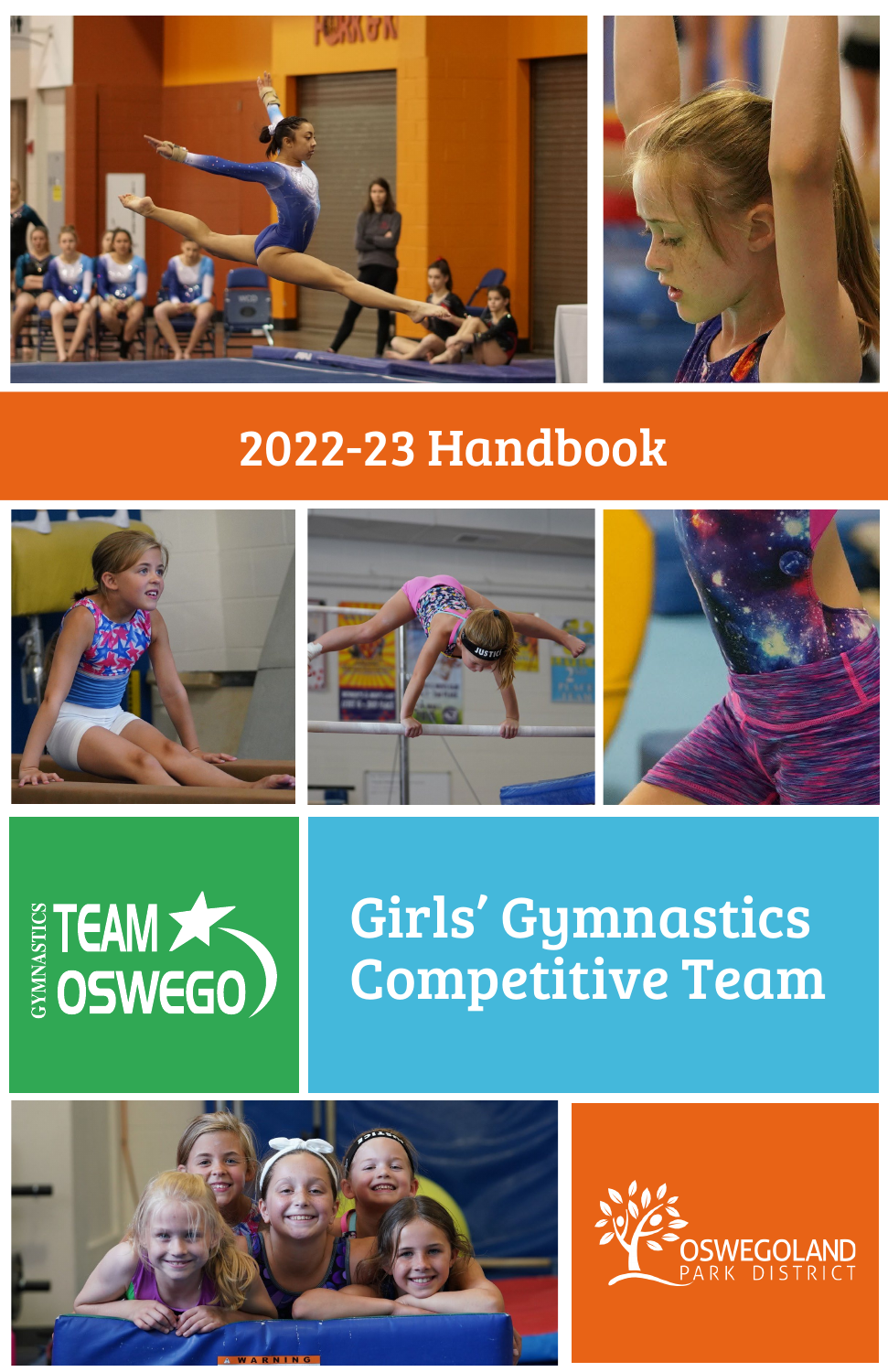# **Table of Contents**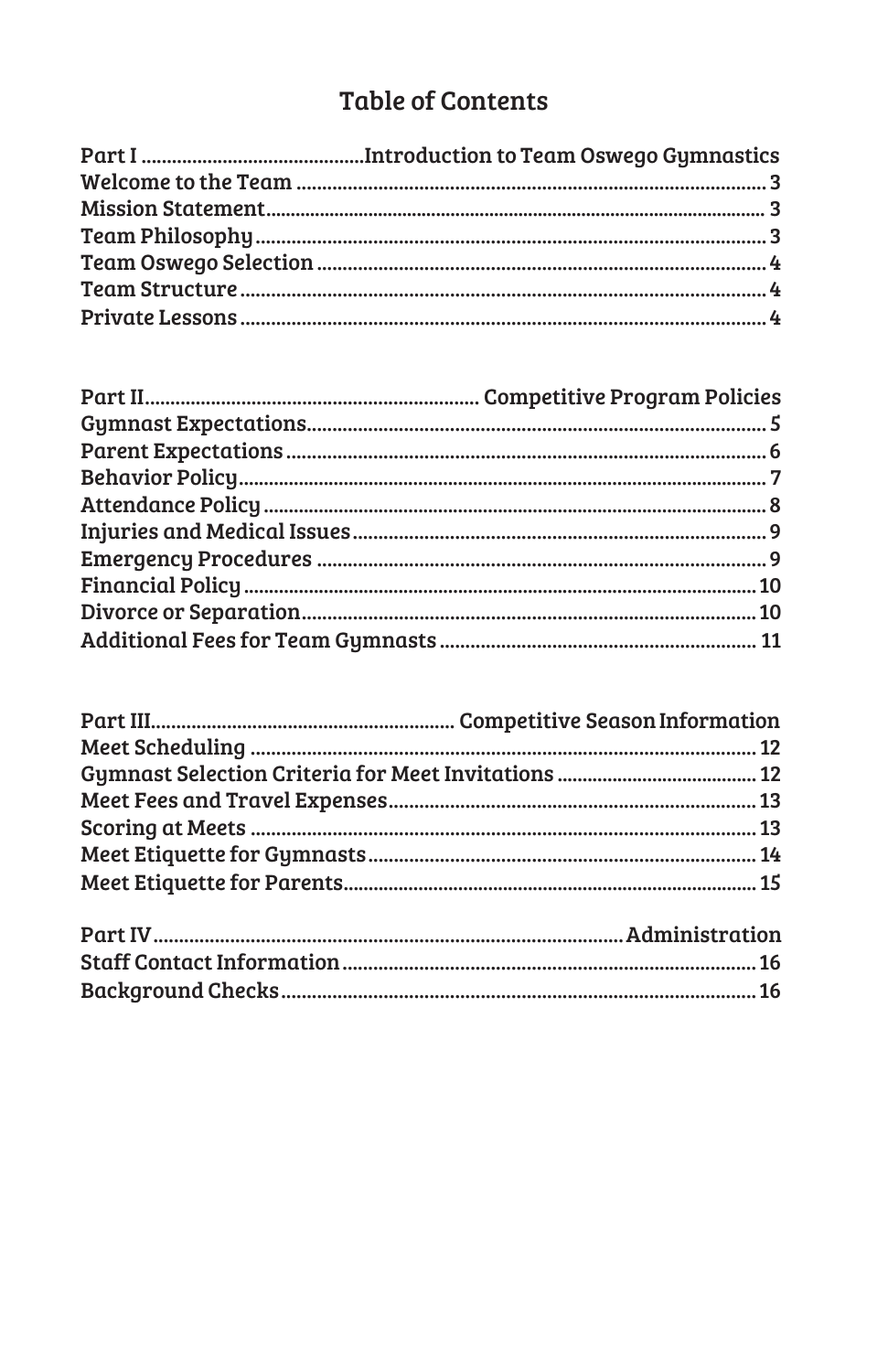# PART I Introduction to Team Oswego Gymnastics

#### Welcome to the Team

The Oswegoland Park District welcomes you to Team Oswego Gymnastics. Thank you for choosing to be a part of our family. It is our goal to provide an opportunity for your child to learn, develop and mature into an outstanding young adult.

#### <span id="page-2-0"></span>Mission Statement

Team Oswego is committed to assisting each gymnast in their pursuit of excellence in both, the sport of gymnastics and as an individual. We will strive to instill selfconfidence, persistence, teamwork and a positive self-image that can be carried throughout their lifetime. While experiencing positive, safe, mentally and physically healthy training, each gymnast will be encouraged to have fun and celebrate their successes.

### <span id="page-2-1"></span>Team Philosophy

Team coaches will place gymnasts at the level where she can be happy, safe, and confident. This means that every gymnast must be able to perform therequired skills and routines comfortably at a given level. The skills should not be at the edge of or beyond her ability level. Athletes are never asked or expected to perform skills or routines in a competition that they cannot perform consistently in practice.

To understand and appreciate what goes into the development of a competitive gymnast, one must understand exactly what it is we are trying to achieve during training. Fourfundamental areas are addressed during training: strength training, flexibility, skill development, and mental training.

- Strength training is a very important part of gymnastics as it also can play a role in the reduction of injuries. We use many varieties of conditioning in order to keep it challenging and hopefully a fun part of training.
- Flexibility is also critical to the long-term success of the gymnast. Flexibility adds to the aesthetic appeal of the performance, allows the athlete to master skills more easily and plays a role in reducing the frequency and seriousness of injuries.
- Skill development falls into two categories: basics and new skills. Basics are the foundation of gymnastics. If a gymnast does not have strong basics, his or her entire performance is weakened. These core skills must be continually refined in order to move on to more difficult skills and to improve performance. New skills are introduced as the coaches see fit.
- Mental training is used to try to create the competitive atmosphere during practice. Visualization techniques are practiced to reduce or eliminate anxiety that may occur at competition.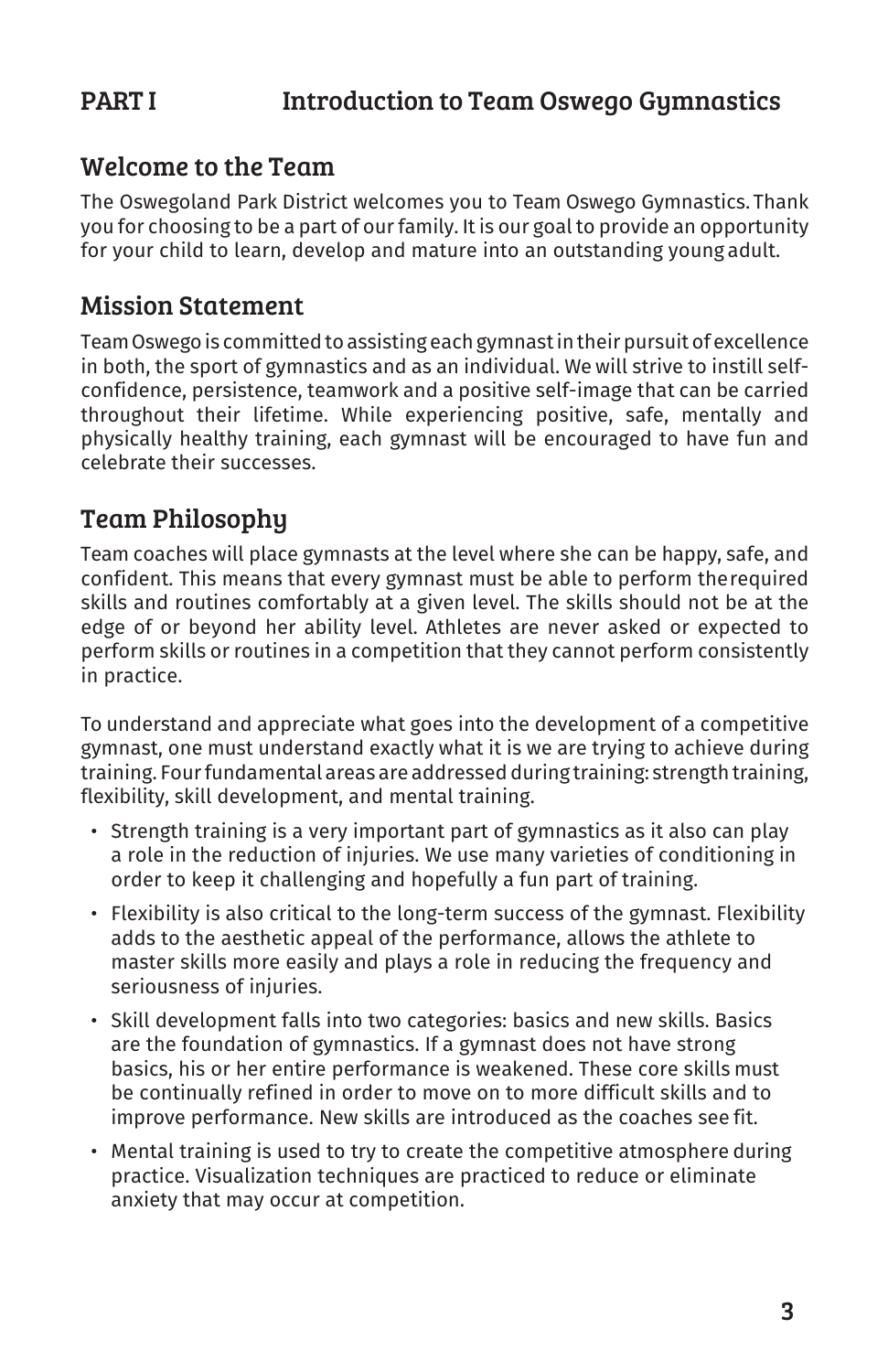### <span id="page-3-0"></span>Team Oswego Selection

Team participation is by invitation only. Initial placement and subsequent advancement from one team level to the next is determined by the Team Oswego coaching staff. Remaining on the team will be determined by the athlete's work habits, coachability, commitment, and both the athlete's and their parent's attitude and behavior. As gymnastic professionals, we will make placement decisions that preserve the integrity of the program and that are in the best interest of the athlete. Depending on the individual's ability, gymnasts can spend 2-3 years in each level.

#### <span id="page-3-1"></span>Team Structure

**Training Team**: This is a stepping stone to the rigors of competitive gymnastics, to give our gymnasts the opportunity to see if this sport is right for them. This Pre Team membership offers an opportunity to experience gymnastics beyond the recreational level. Required practice is 2 hours, 2 times per week.

**High School**: Experienced gymnasts entering 9<sup>th</sup> grade will train to be a high school gymnast. The focus will be on skill building, form, flexibility and conditioning. Gymnasts will not attend competitions, only train. Practice hours will be 6-9 per week.

**Xcel**: This USAG program allows gymnasts to compete routines that are customized to their strengths, taste, and personality. The Xcel program is ideal for not only entry-level gymnasts, but a great way to prepare gymnasts to try out for a high school gymnastics team. Required practice is 6-12 hours per week depending on competition level. Gymnasts may advance through Silver, Gold, Platinum and Diamond levels.

#### <span id="page-3-2"></span>Private Lessons

The Park District offers private gymnastic instruction for gymnasts who express an interest in more concentrated, personal training. All team members taking private lessons must be current with their tuition and any other financial obligations. Private gymnastic lessons must be paid in full to complete registration and are billed separately from Team Oswego fees.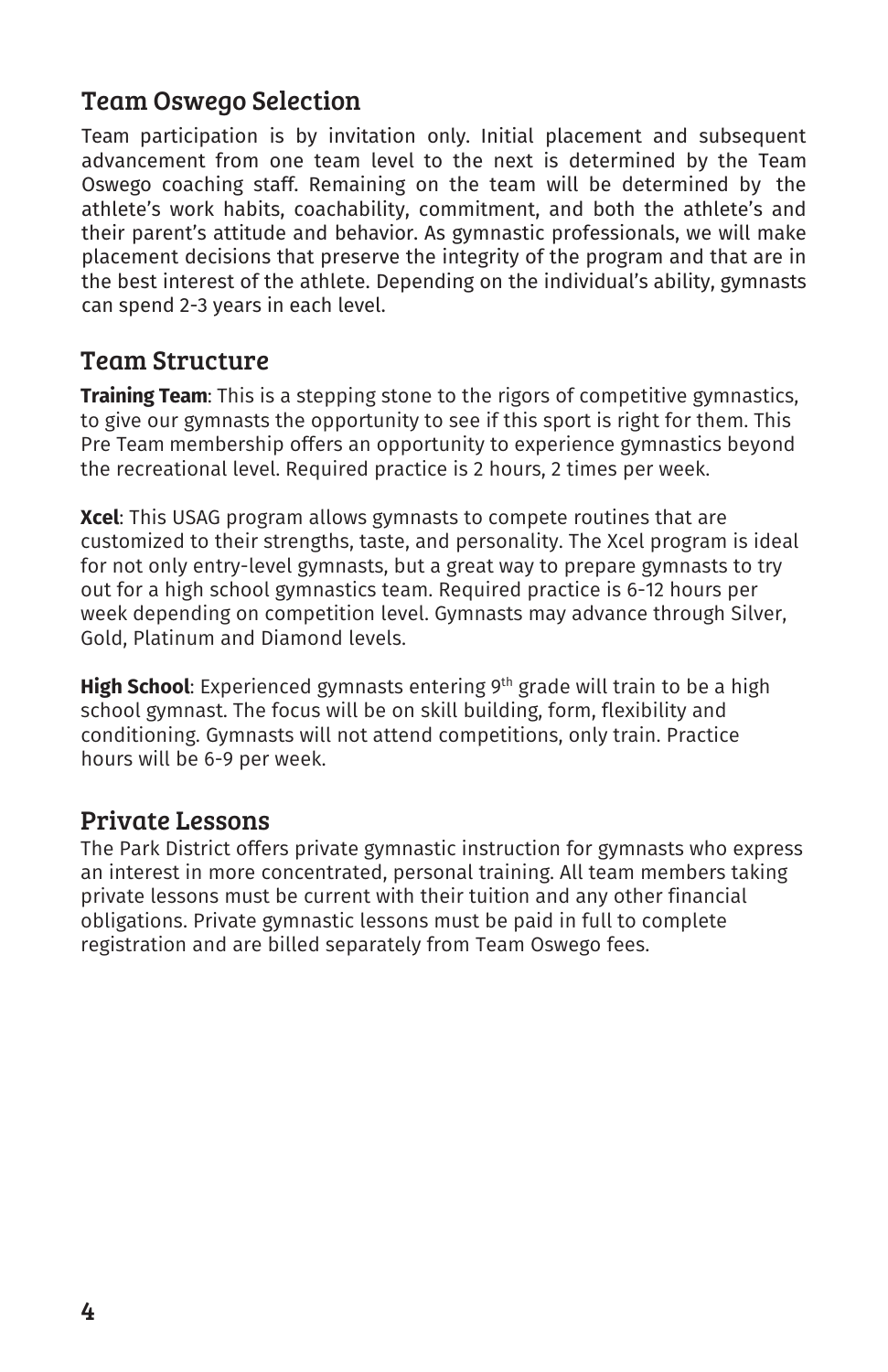#### <span id="page-4-1"></span><span id="page-4-0"></span>Gymnast Expectations

The decision to join Team Oswego Gymnastics is important as it reflects a commitment to the team for an entire year.

- Bring a bag to each practice containing: water bottle, extra leo and a healthy snack.
- Each gymnast is expected to attend all regularly scheduled workouts. Please arrive on time to all workouts. That means on the floor ready to work out when practice begins.
- Girls should wear a properly fitted leotard. Please avoid excessively baggy clothing, as it is a safety concern. Hair should be appropriately tied so as not to interfere in any way during the workout. Please do not wear any jewelry (other than stud earrings) during workouts.
- It is the coach's discretion when Gold will begin wearing grips. The coach will help size the child so the parents can order the correct grips.
- Break times are given with a designated area for these breaks. Please bring only nutritious snacks to eat during these times. Please make sure to clean up after yourself. Remember, it's your gym and it's only as nice as you keep it!
- Work hard and try your best. Every gymnast is different and will advance at different rates. Concern yourself with things over which you have control your attitude and your effort. Any behavior or attitude in a practice or a meet that has an adverse effect on the team will be grounds for removal from practice or meet.
- Alert your coach when your body is telling you to slow down or stop. If you are sick, on medication, or injured, we need to know.
- Treat your coaches with respect. Your coach wants you to succeed and to be safe, in order to do so it is important to follow his or her instructions. There is no place in the gym for discourteous and unsportsmanlike conduct.
- Treat your teammates with respect and kindness. Joining in any activity that is hurtful to a teammate is destructive and distracts from achieving our goals.
- Maintain a positive attitude when facing fears and frustrations. Gymnastics

is demanding and difficult. All athletes suffer setbacks, frustration, fear, and defeat. Expect and learn from these situations in order to overcome them. Set high goals and achieve them step-by-step.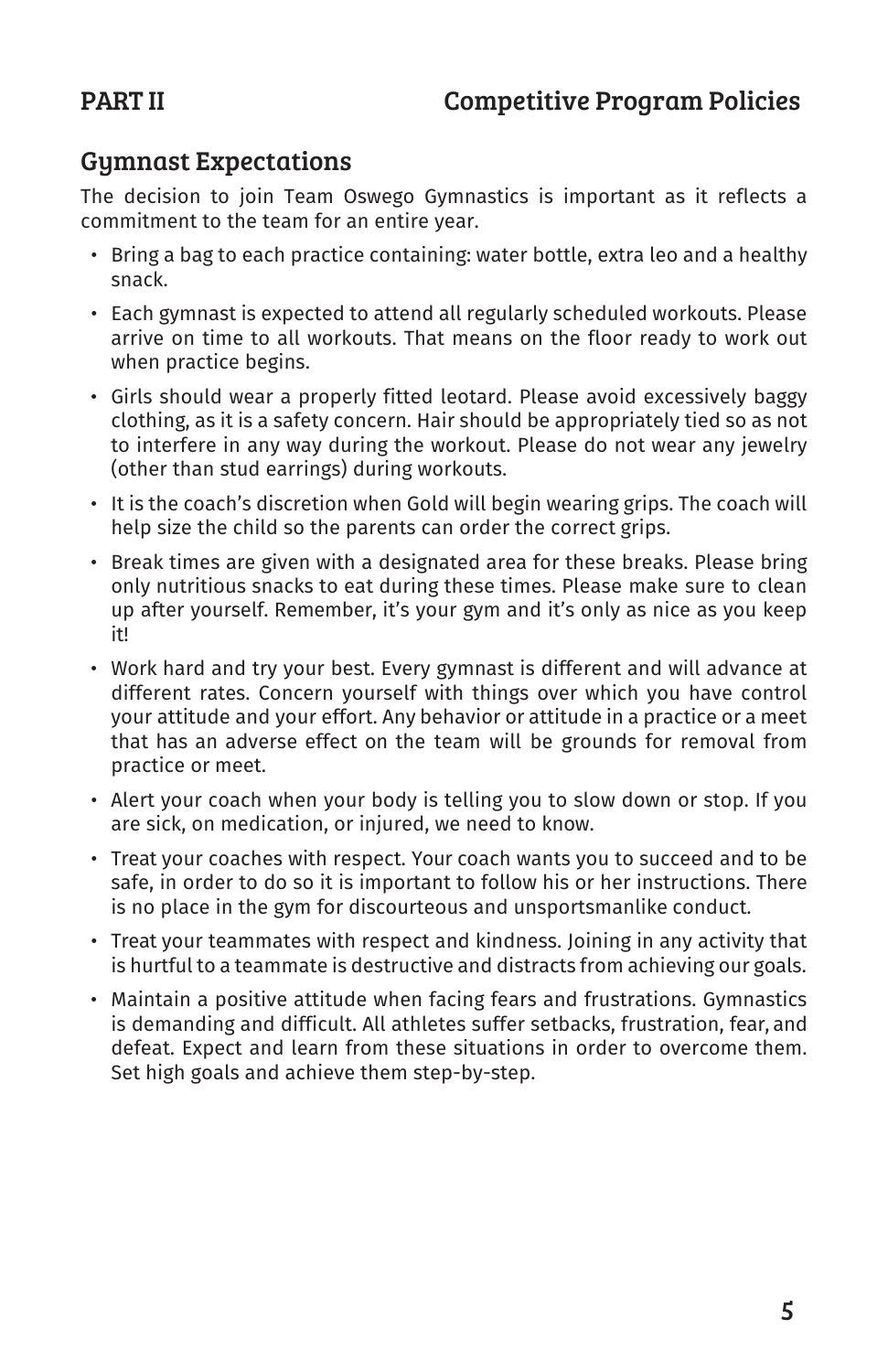## <span id="page-5-0"></span>Parent Expectations

A family's role in team gymnastics is key to a successful team experience.

- Check e-mail regularly to stay current with team activities. E-mail is ourfirst form of communication. Please give us as many e-mail addresses as you like.
- If you want to watch practice, please remain in the lobby. Only gymnasts and coaches are permitted in the gym.
- If you have a question or concern about a coach, a safety issue, or a policy, please speak to your child's coach first. If he or she is unable to resolve the issue, you will be referred to the Gymnastic Supervisor.
- Parents will be registered each season for the Remind system. During inclement weather, the Oswegoland Park District will make every effort to remain open. If practice must be canceled, this is how you will benotified.
- Behavior of the parents is a reflection on our gym's reputation as well as on our gymnasts. Derogatory comments about any program or coaches made during meets orin the lobby will not be tolerated. It is possible that a gymnast will be asked to leave our program because of the actions or inactions of her parents. While we never want to punish a child for the actions of parents, we will not tolerate parents who by their words or actions do not support the policies and values of our team program.
- Please maintain integrity in your social media posts regarding TeamOswego gymnasts, coaches and host gyms. We have made valuable relationships in the gymnastic community and do not want them tarnished in any way. Also, be mindful when posting photos of other children. Some parents do not approve of their children being on social media in any form.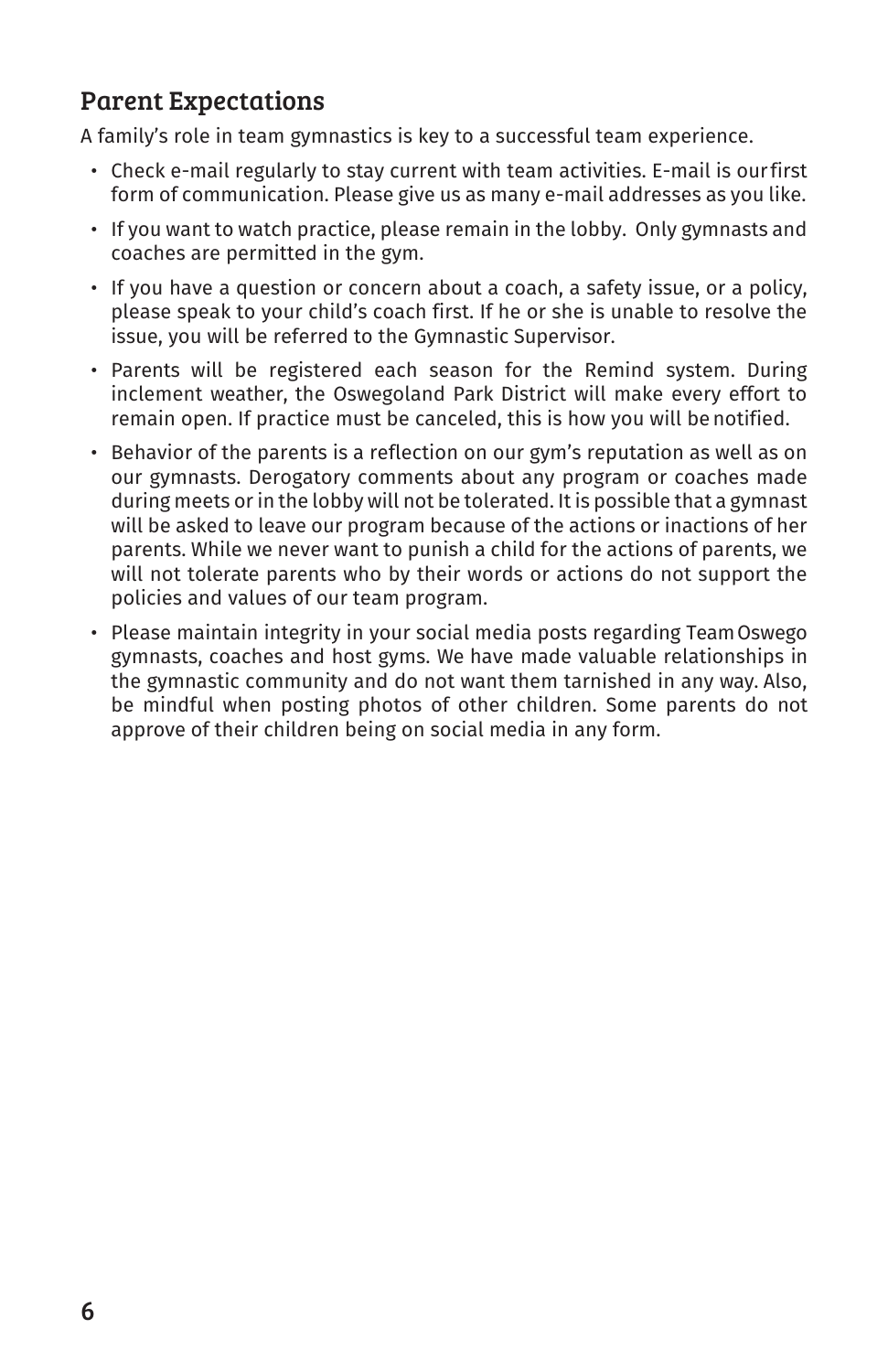# <span id="page-6-0"></span>Behavior Policy

It is the goal of the Oswegoland Park District to provide each program participant an environment that is safe and secure, therefore, every participant is expected to treat other participants and Park District staff, volunteers, equipment, and facilities with respect.

If the expectations outlined on the proceeding pages are not met: thefollowing guidelines will be used.

- Harming or endangering oneself
- Intentional misuse of equipment
- Failing to follow verbal instructions meant to ensure safety
- Intentional/avoidable damage to property or equipment
- Theft
- Harming others, such as, but not limited to:
	- Throwing objects at or near others
	- Fighting, hitting, biting or kicking others
	- Verbally or non-verbally abusing others, i.e., name calling, taunting, bullying, etc. reflective of misbehavior
- Using inappropriate language
- Exhibiting behavior that undermines the authority of Park District staff and/or volunteers

**NOTE**: Any behavior that endangers the participants or others may result in action up to and including permanent suspension from the Park District program.

If unacceptable behavior occurs, the Park District staff or volunteers will follow the guidelines listed below:

- 1. A verbal warning will be given to the participant
- 2. A verbal warning will be given, the participant will be required to refocus before returning to practice and their parent will be contacted.
- 3. If unacceptable behavior occurs a third time, a parent will be contacted again, and child will be suspended for remainder of the day and one (1) day suspension.
- 4. If unacceptable behavior occurs after one (1) day suspension, a meeting with the coach, gymnast, parents and supervisor will occur to determine the child's future in the program.

Steps may be eliminated based on severity of offense at the discretion of the gymnastic supervisor.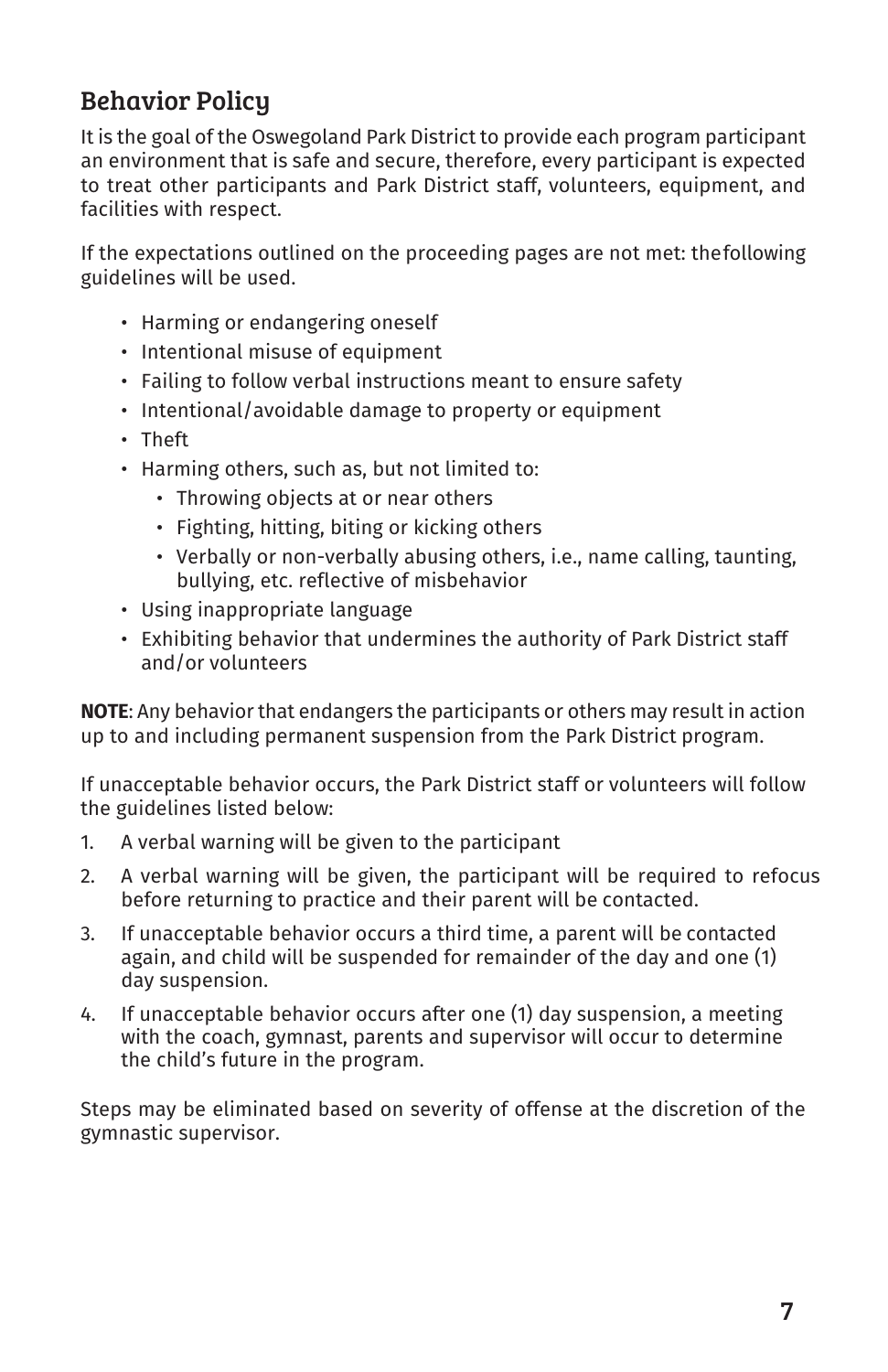### Attendance

Attendance is mandatory. Our competitive team program is structured so that each group receives the conditioning and event training needed each week of practice. When a gymnast misses a practice, she misses training that is necessary to become a strong, flexible, well trained athlete.

Absences: If a gymnast is going to miss practice, please call the gym at 630.554.4061 or send an email to [jmcfall@oswegolandpd.org. A](mailto:jmcfall@oswegolandpd.org) gymnast must attend every practice scheduled during the two weeks prior to a competition weekend or she may not be allowed to compete in that meet. If your child is unable to train due to a conflict with other activities, Team Oswego will not offer make-up classes. Occasionally due to your child's or the team's participation in an outside meet, her training day may be missed..

**Tardiness:** Attendance involves arriving on time and staying for the entire practice. The warm- up routine helps prevent injury and must be completed despite a gymnast's late arrival. Prior arrangements must be made with the coach if a gymnast needs to leave early. Gymnasts who habitually arrive late and leave early from practice will have trouble performing to their highest potential at meets.

**Vacations**: The sport of gymnastics is a year-round commitment but we understand vacations will occur. Gymnasts work on learning new skills and improving strength and flexibility throughout the season. Every effort should be made to maintain good attendance year round. We encourage gymnasts to ask for a conditioning list if they are absent for an extended period of time.

**Excessive Absences**: There are NO refunds for excessive absences nor are there pro-rated prices for monthly fees due to excessive absences other than medical. Continual absences will result in a meeting with parents and the gymnast with coaches. Gymnasts who miss more than four weeks of practice may be asked to work out and compete at a lower level or return to the recreation program. This policy is recommended by USAG to prevent injuries to a gymnast that may be caused by lack of conditioning.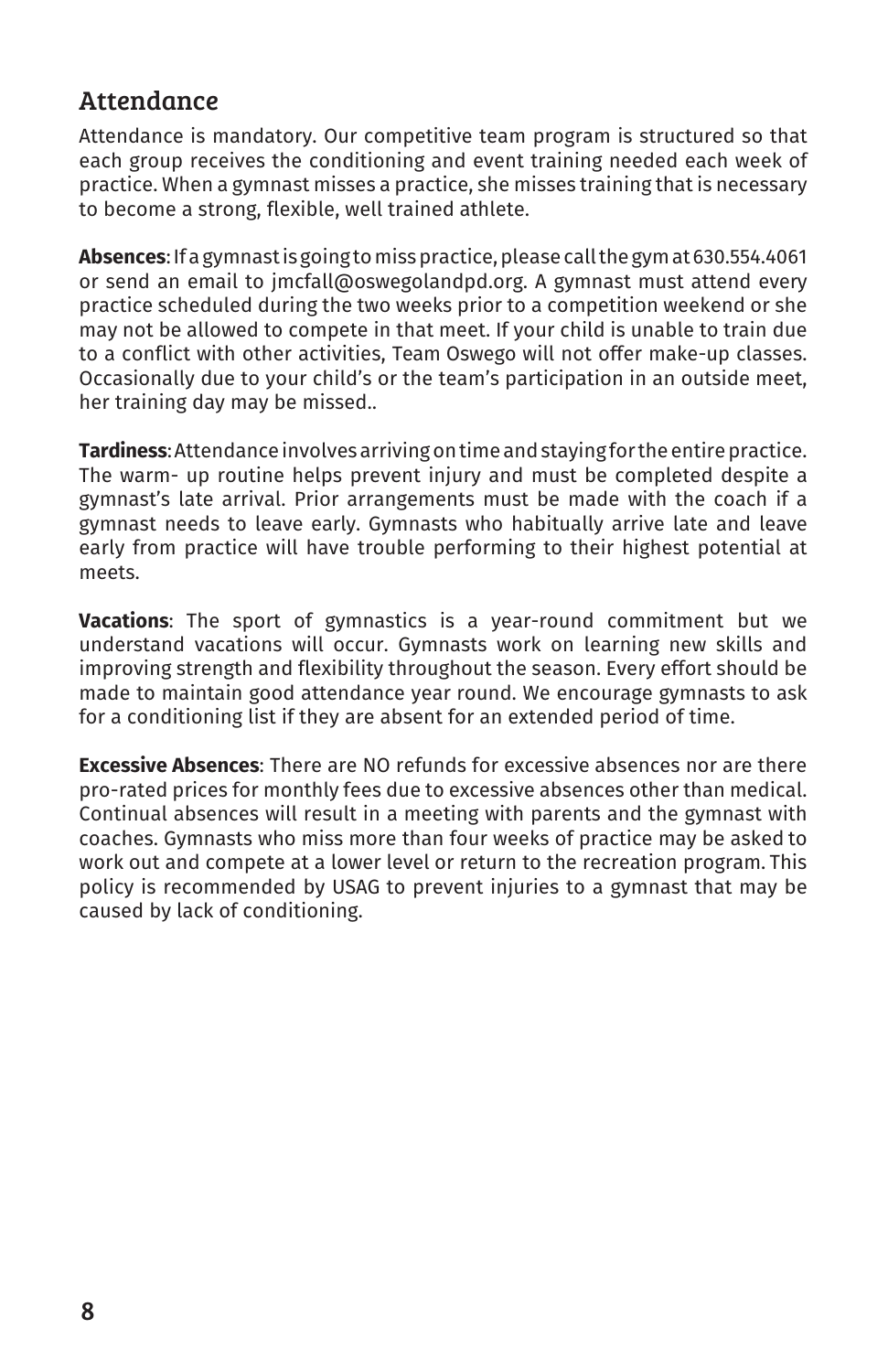# <span id="page-8-0"></span>Injuries and Medical Issues

Safety is always top priority. Despite having proper preparation, instruction, conditioning, and equipment, there is still a risk of serious injury when participating in gymnastics. Parents and gymnasts must understand the potential risk for injury involved with indoor recreational programs. Although preventative measures are taken to avoid injuries, it is impossible for the Oswegoland Park District to guarantee absolute safety. All team participants must sign a waiver & release form before participating in Team Oswego Gymnastics.

In the unlikely event of a medical emergency involving your child, the Oswegoland Park District has in place the following procedure:

- Injured gymnasts are expected to participate in practice and gym activities to the extent possible. It is often possible to work around injuries and to turn a difficult time into something positive by increased work on flexibility, strength, specific events, or skills.
- Fullmonthlypaymentmustbepaidduring injury. Youraccountmaybeadjusted for time missed once the gymnast is released to return to full practice.
- Any gymnast who is outfor one week or more must present a "return to activity" release signed by his or her doctor in order to return to practice.
- If a gymnast is released from the doctor within 4 weeks of a meet, the coaches will determine if the child still competes in the meet.
- A gymnast must be released to full activity before the meet check request is submitted to finance in order to participate in any state, regional or national meet.
- If a gymnast will miss practice or is unable to remain on team due to injury, please contact Jen McFall at 630.554.4061 or [jmcfall@oswegolandpd.org.](mailto:jmcfall@oswegolandpd.org)

Gymnasts with any special needs due to medical conditions,for example, asthma, must be responsible enough to be able to take care ofthose needs themselves or must have a parent/guardian present to assist them with those medical needs. All medical conditions should be marked on the gymnast's team paperwork as indicated.

#### <span id="page-8-1"></span>Emergency Procedures

- 1. Emergency first aid will be administered, including a call to 911 if necessary.
- 2. You will be contacted using the emergency contact information provided.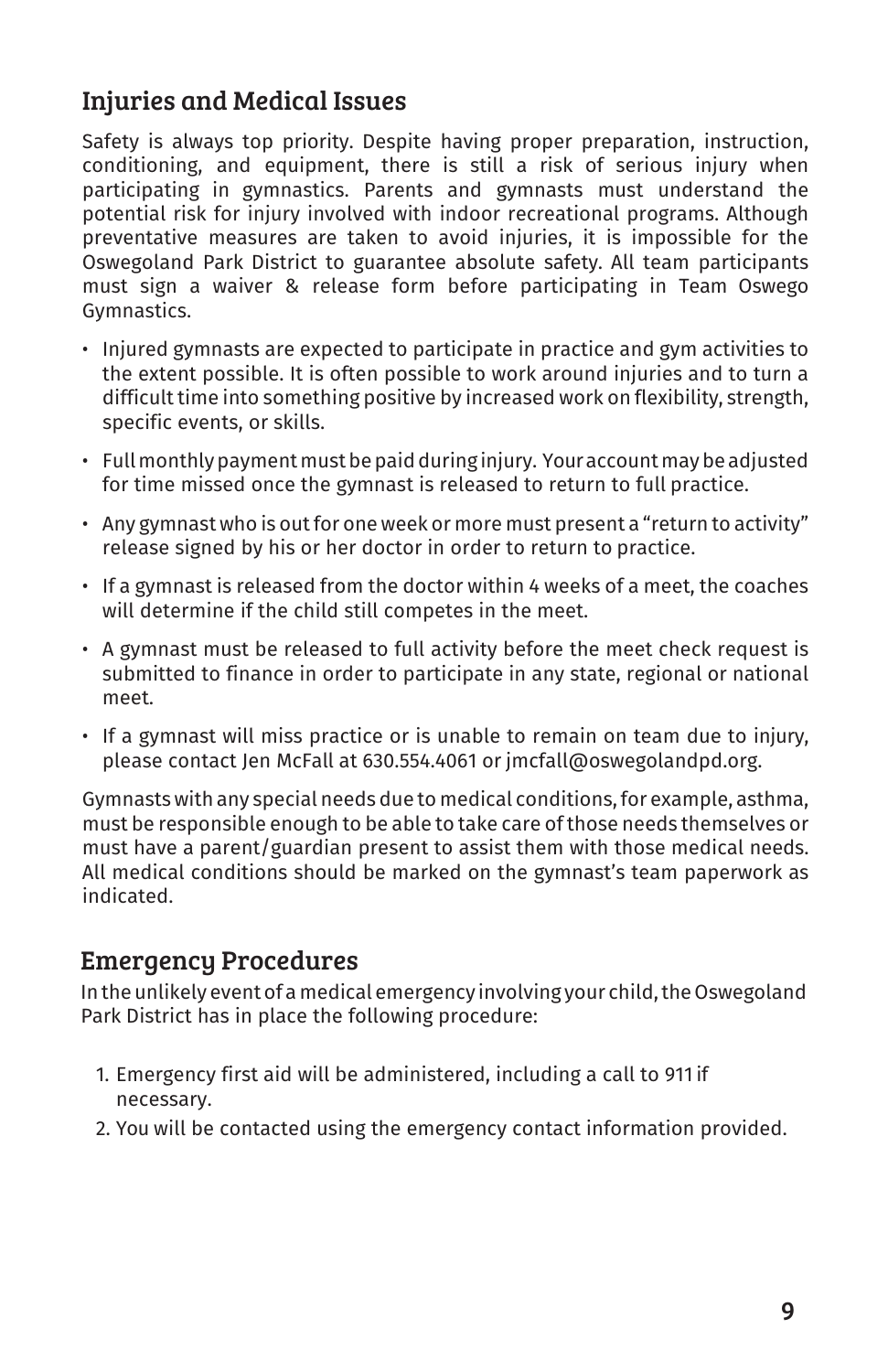# <span id="page-9-0"></span>Financial Policy

Your child's involvement in gymnastics is a commitment of time, effort, and money. The athletes train in a large and well-equipped gym under thedirection of educated, experienced, and professional staff. In addition to wages and equipment, the overhead incurred in running a large gymnastics program includes lease, utilities, insurance, supplies, and administrative costs. All of these factors are taken into consideration when calculating the yearly tuition fee. You can expect to have a small number of practices cancelled due to holidays, competitions, rest days after long competitions, inclement weather, etc. and this has already been calculated in, as all budgeting is based on 48 weeks of training.

Team tuition is calculated on a yearly basis which will be divided into 11 payments. Those payments are due on the tenth day of the month. You have the opportunity to complete an Auto-Charge Authorization form that allows the Park District to charge your monthly payments on the date due to the credit card of your choice: VISA, MasterCard, American Express, or Discover. This method of payment protects you from the additional cost of late fees.

If you do not choose auto-charge, you are responsible for making your payment on or before the tenth of each month. Monthly bills are not mailed; an email reminder will be sent approximately ten days prior to the due date. A payment received six days or more after the due date will result in a \$25 late fee being charged to your account.

If you cannot make a payment on time, you can avoid the late fee by contacting the Park District's billing department at 630.554.1010 prior to the scheduled due date. You will be asked to make an alternate payment plan, and if that plan is honored the late fee will not be charged.

When a scheduled payment has not been made fifteen days after the date it was due, and you have not contacted the billing department to make alternate payment plans, your child will be withdrawn from the program.

Notice of intent to cancel enrollment on team must be made in writing at least one month previous to the gymnast's final workout. If you choose notto notify the office you will be charged for the month following your gymnasts' lastworkout.

#### <span id="page-9-1"></span>Divorce or Separation

The custodial parent is responsible for making payments on time, and will be held accountable to pay all past due and late charges. The custodial parentwill receive all bills and tax statements.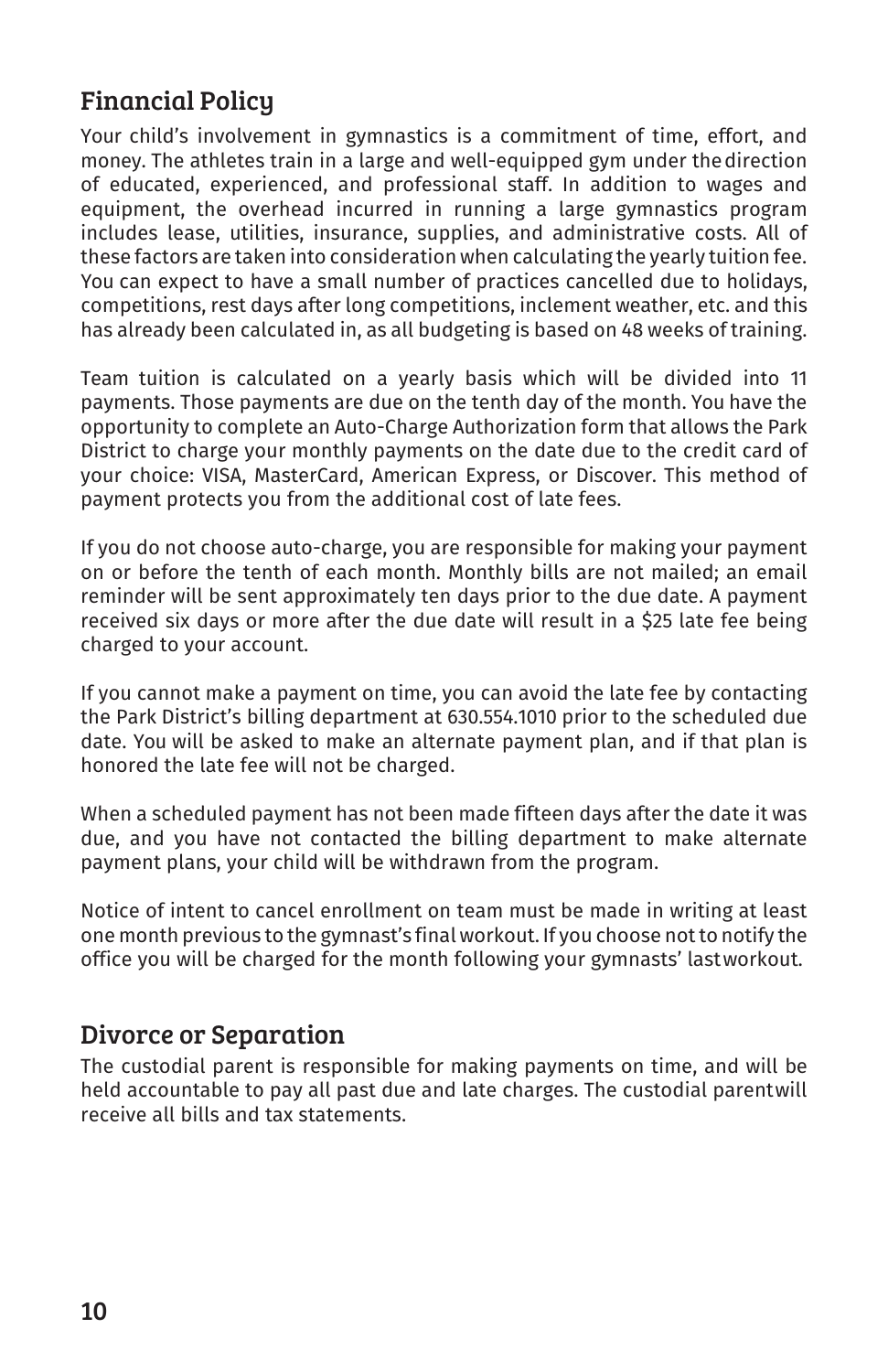## <span id="page-10-0"></span>Additional Fees for Team Gymnasts

Team Fee: A non-refundable Team Fee of \$50 will be due at the time of registration.

USAG competition card: The Athlete card must be purchased by the parent before gymnast can be registered for competitions. Purchasing instructions will be emailed out prior to competitions beginning.

Uniforms: Team uniforms can change from season to season but we do try to keep ours for 2-3 years. Gymnasts' team uniform includes a leotard and a t-shirt. Gymnasts will be fitted in July. The leotard fee can range from \$200-\$250. Black capri leggings are also required but can be purchased anywhere you choose. Your gymnast is able to wear plain, black shorts over the leo during competitions. The shorts need to be knee length or shorter.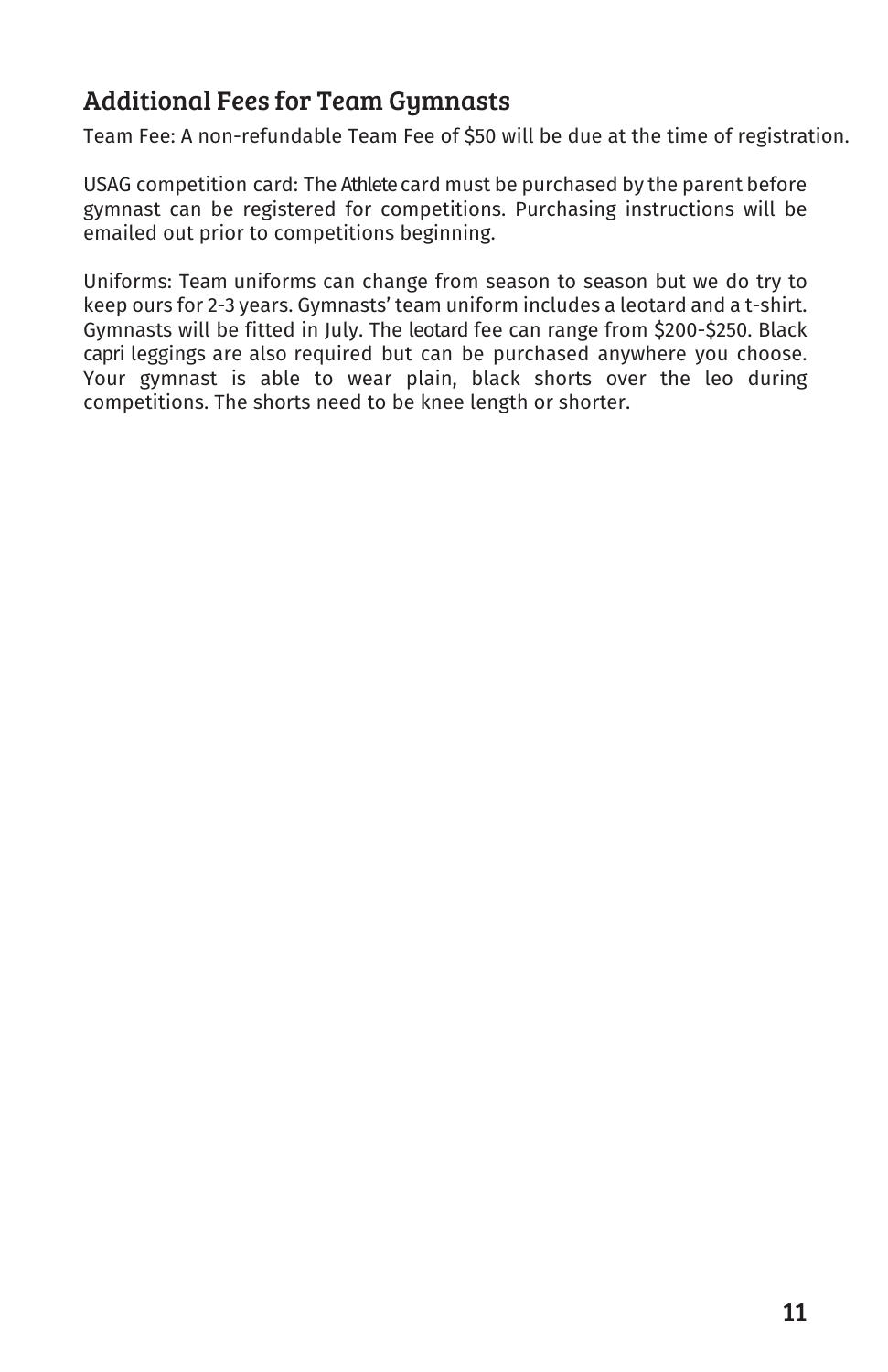### Meet Scheduling

In September, preliminary meet information will be sent via e-mail. Additional meets, changes, and cancellations will also be communicated by email and on our website.

Host clubs set deadlines for meet entries. After this date, the host club will set the final meet schedule depending on the number of entries. Typically, the day and session times are not received until a week before the meet. It is not appropriate to call a host gym to see if they have posted this information, please let our office handle communications. Competition days or times are subject to change, by the host gym, at any time before the meet. Please keep this in mind when you receive this season's meet schedule. Meets can be scheduled anytime between Friday at 8am to Sunday at 10pm.

#### <span id="page-11-0"></span>Gymnast Selection Criteria for Meet Invitations

Meets should be a positive experience and therefore the coaches based on the following criteria make gymnast selection very carefully:

- 1. **Performance**  Mastery of skills is based on performance in workouts. In general, gymnasts should be able to perform all required skills at the time the entry fee is due. Gymnasts who are new to a level may be allowed to enter a meet even if they are not prepared on all four events; however,the coaching staff will make this decision.
- 2. **Attendance**  Gymnasts missing an excessive number of practices may not be selected for competition. The same could be true for gymnasts that consistently arrive late or leave early from workouts.
- 3. **Attitude** A positive attitude and show ofrespectto coaches and teammates is important.Gymnasts must be emotionally ready forthe competitive arena.
- 4. **Eligibility** Gymnast must have all necessary fees paid, be current on tuition, and be considered active and eligible.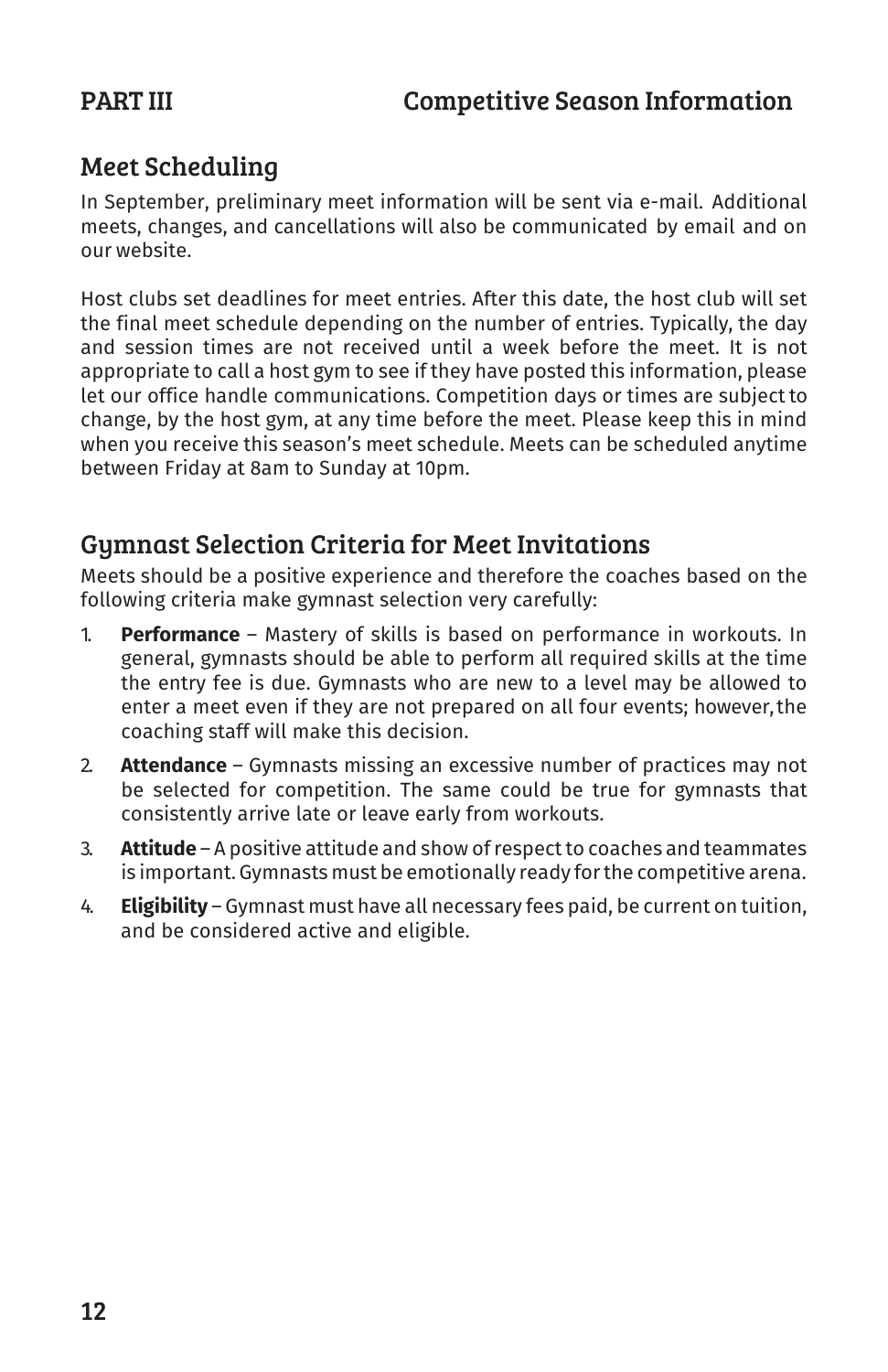## <span id="page-12-0"></span>Meet Fees and Travel Expenses

Xcel meet fees include four regular season meets with state being an additional charge. Diamonds are eligible to qualify for Regional meet, which will be an additional cost.

Meet fees will be split into three installments, the first being due on September 20<sup>th</sup>. If you are unable to make your payment on time, you can avoid the \$25 late fee by contacting the District's billing department at 630.554.1010 prior to the duedate to arrange for alternative payment options.

Meet fee refunds will not be given after October 31st. A possible exception can be made when a doctor's note prohibits the athlete from participating due to medical reasons. Gymnasts who are unable to attend a scheduled meet should contact the gym office as soon as possible. Once payment has been submitted to the host gym, meet fees are non-refundable.

Gymnasts are responsible fortheir own transportation to and from competitions, hotel reservations if needed, and any food. We suggest reserving any hotel rooms needed, for the whole weekend, as soon as you can. You'll receive the exact competition day and time in plenty of time to cancel the days not needed. If you use a service like Expedia, make sure to check cancelation policy prior to making the reservation so you don't have an issue cancelling the days you won't need.

#### <span id="page-12-1"></span>Scoring at Meets

Scoring at a gymnastics competition is not the easiest thing to understand. This is a very subjective sport and all judges are different. Your gymnast's scores from meet to meet can vary greatly, even if the routine they perform is similar. It is very hard to compare scores from meet to meet since it can vary on how hard or easy the judge is. It is better to focus on your gymnast's performance and if they improved. Once the gymnast starts her routines judges will make sure all of the skill requirements are fulfilled then begin deducting tenths for errors.

Examples of Items that the judges can deduct for:

Falling Stopping (if it is not supposed to in the routine) Bent Arms or legs Flexed Feet Spotting Not performing a skill Performing a skill not allowed at that level

Those are just to name a few!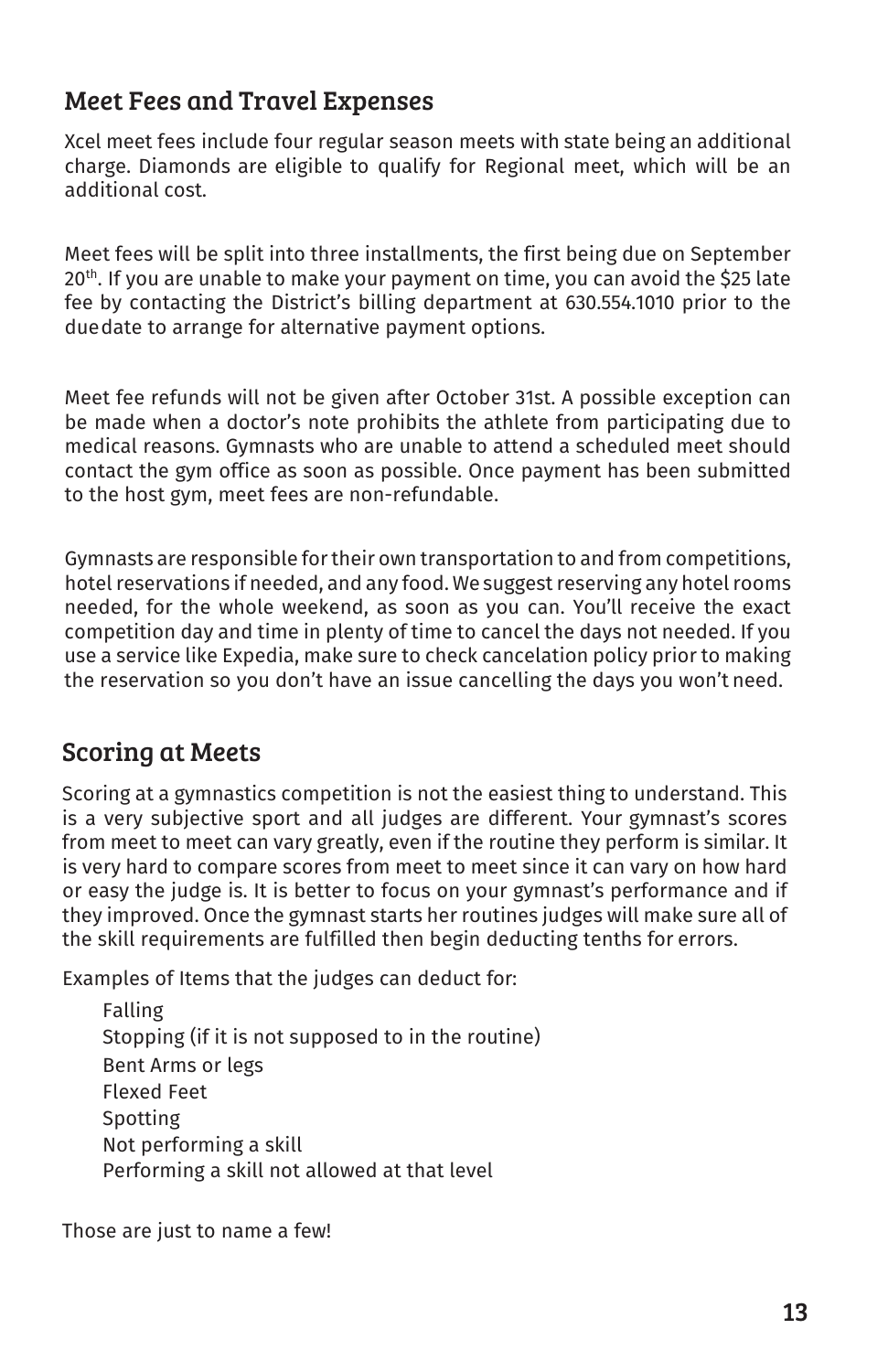### <span id="page-13-0"></span>Meet Etiquette for Gymnasts

- Athletes should arrive at the competition site 10 15 minutes before open stretch is scheduled to begin. Athletes should be in uniform and well-groomed and report to their coach at the beginning of scheduled open stretch time.
- Athletes must remain in the designated competition area throughout the course of warm-ups and competition and obey all warm-up regulations and procedures.
- Keep a positive attitude during competition and try not to dwell on scores. Reach for a personal best for each meet.
- Gymnasts should be prepared to assist the coach with boards, mats, bar settings, etc. during meets.
- Be courteous, respectful, and polite to all meet officials, hosts, competitors, and coaches. The only time you should approach a meet official is to thank them for hosting or judging a meet.
- Gymnasts should have a competition bag that contains at least a bottle of water, small snack, grips (if recommended by coach). The bag should be large enough to hold all of their belongings during meets.
- Athletes will stay for awards dressed in the Team Oswego warm-ups. Most meets have a formal system for presenting awards. As a participating athlete, you have an obligation to stay for the entire award ceremony and to accept any award presented to you with courtesy and gratitude.
- If you are staying to watch another teammate compete or if you have arrived early for warm ups, stay seated in the bleachers until it is time for you to come onto the competition floor.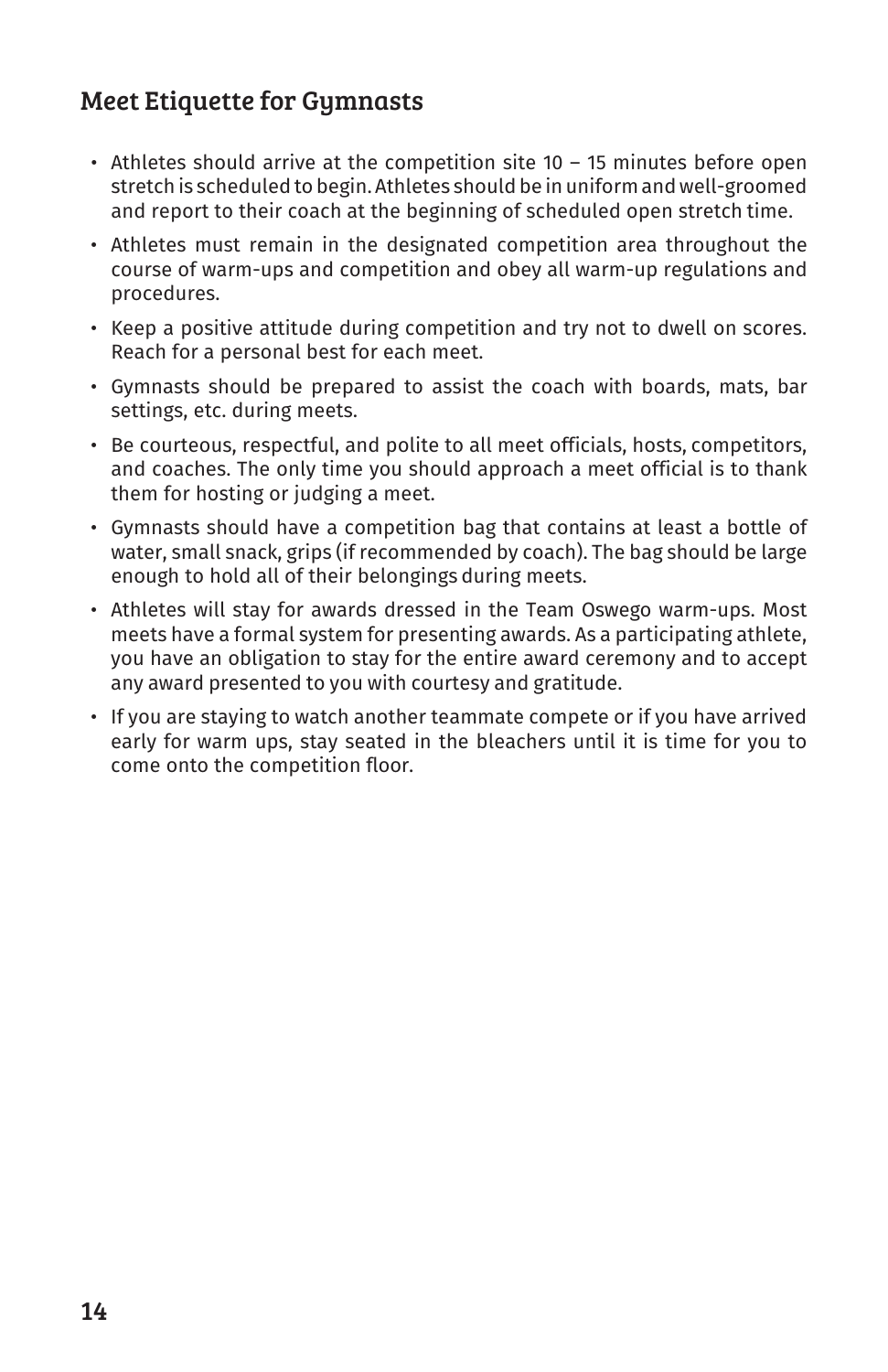## <span id="page-14-0"></span>Meet Etiquette for Parents

- Team spirit is strongly encouraged. Please be sure to cheer for all Team Oswego gymnasts.
- Please show proper respect to all officials and coaches at every competition. Under no circumstance should you attempt to contact any official on the competition floor during or afterthe meet(judges, score keepers, etc.). Points can be deducted from not only your gymnast but also the team score as well for failure to follow these rules.
- Gymnasts must remain with the coach during the meet. Parents, friends, and/or relatives of the gymnast are prohibited from entering in the competition area. Judges can remove your gymnast from the meet for an infraction of this rule.
- Incaseofinjuryduringwarm-upor competition, youmust stay inthespectator area until your coach flags you onto the floor.
- No flash photography is permitted during a meet. The sudden flash of light could cause a gymnast to be injured. Please check your camera in advance. This applies to power lights on video cameras as well.
- All gymnasts are expected to stay until the end of the awards ceremony whether they are receiving an award or not. They need to cheer all award recipients – especially teammates.